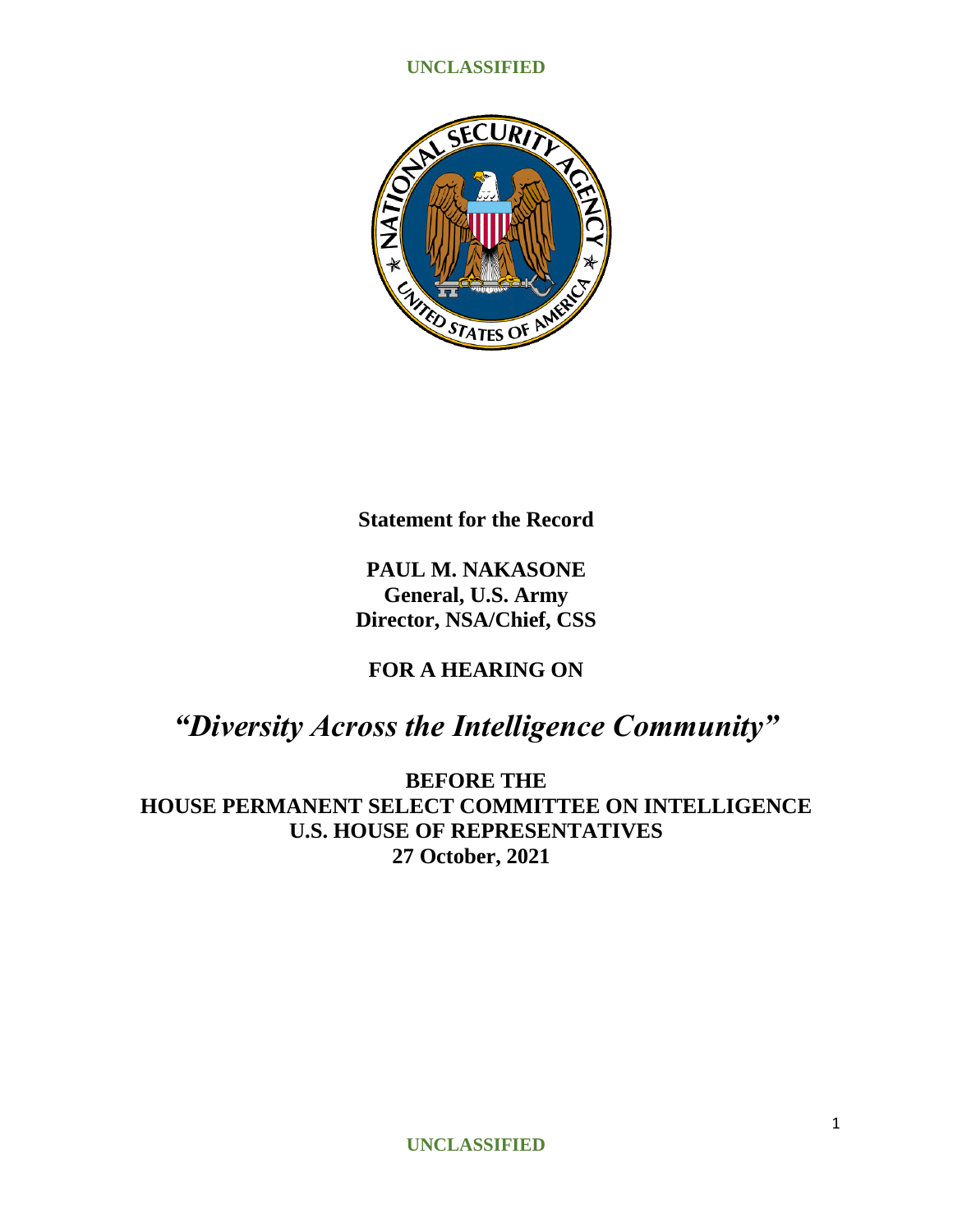Thank you for the opportunity to appear before you to discuss the very important topic of diversity within the Intelligence Community (IC) and at the National Security Agency specifically. I am honored to join my colleagues from across the IC for this discussion.

## **Commitment to Inclusion and Diversity**

As the Director of the National Security Agency (NSA), I recognize the critical importance of ensuring that the highly talented workforce we rely on to help secure our nation every day reflects the diversity of our country now and throughout our future. Equally important is providing a fair, rewarding and inclusive work environment for our on-board talent. Without that, diversity will not flourish.

One of the strengths of NSA's diversity, equality and inclusion (DEI) program is the clear and visible engagement by Senior leaders across our enterprise in this work. Since 2018, our annual assessment of senior DEI accomplishments has resulted in year-over-year improvements in performance and has increased clarity of purpose and expectations for the entire workforce. I am counting on this support to help address our persistent challenges set forth below.

Another strength of NSA's DEI program is the high level of employee engagement on DEI initiatives on a number of fronts. We have 11 Employee Resource Groups (ERGs) with which I engage directly to hear their concerns and ideas on making NSA a more inclusive work place. We have a dynamic diversity and inclusion training program managed through our National Cryptologic School. Each year NSA also embarks on an extensive diversity outreach program focused on recruiting talent that will increase our work force diversity.

While we have many strengths, we also have a number of challenges to address. NSA has shown steady progress in increasing the overall representation of minority, women, Persons with Disabilities (PWD) and Persons with Targeted Disabilities (PWTD) populations over the past 10 years, but our demographic profile still lags our Intelligence Community (IC) counterparts and the federal civilian labor force for some demographic groups. In addition, representation of racial/ethnic minorities, women, and PWD in NSA's senior ranks is roughly 10 percent lower than their overall representation in graded positions.

Furthermore, our ongoing review of personnel processes (e.g. promotions, awards, assignments) and outcomes persistently uncovers differing results for some segments of the population. These gaps in representation and outcomes contribute to the impression by some employees, especially members of underrepresented groups, that the NSA work environment is an uneven playing field and lacks inclusion. As evidence, NSA employees, and underrepresented groups in particular, have consistently ranked fairness on the annual IC Climate Survey Inclusion Quotient (IQ) lower than any other IQ factor -- even with an increase to 71.6% positive in FY21 it is still 4.4-12.8 percentage points below the other IQ factors of cooperative, empowered, open and supportive.

These are key issues that must be addressed if we are to continue to succeed in our mission and win in the great talent competition. With this in mind, I have established three outcomes to drive us forward: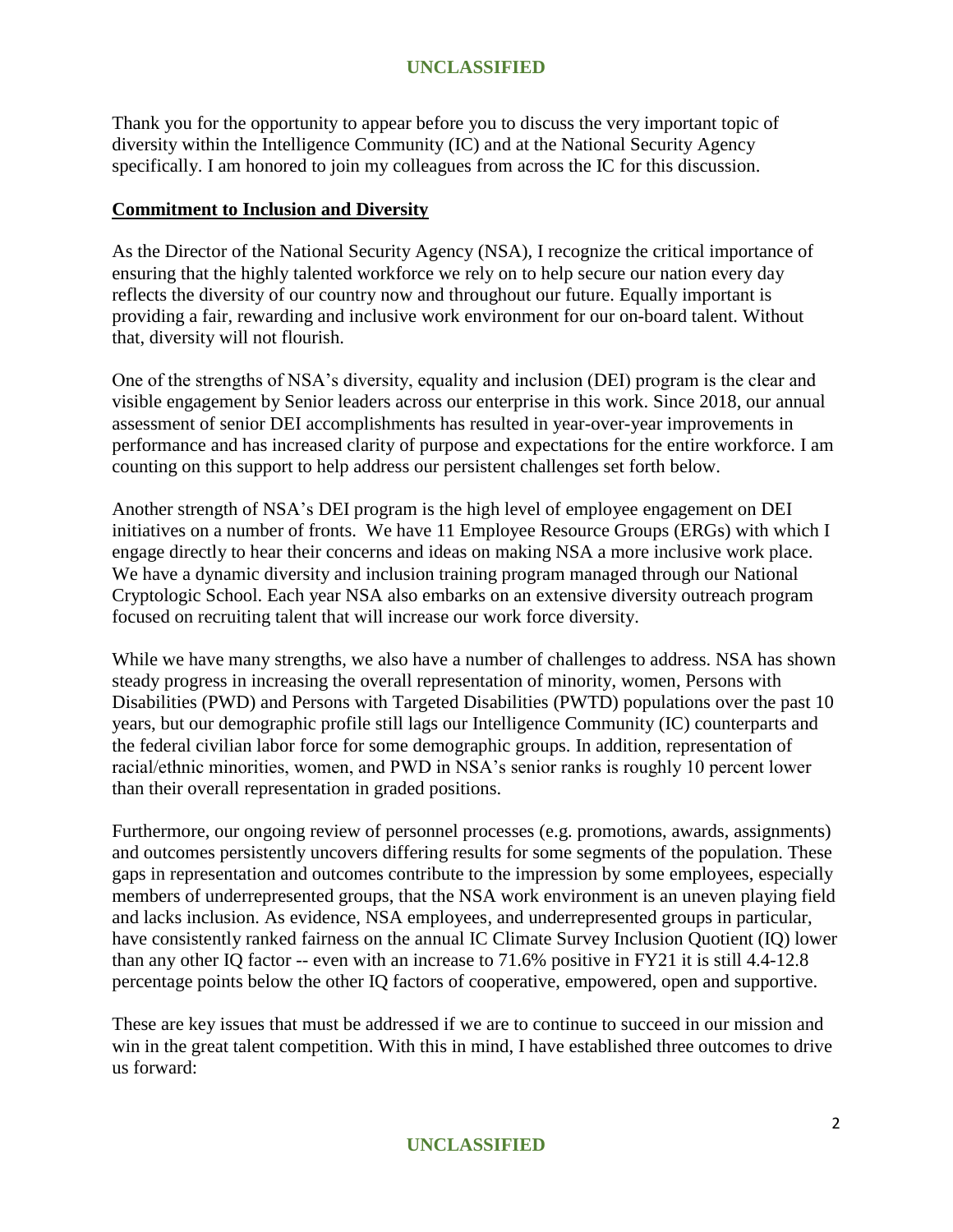- Increased representation of underrepresented populations at all grades and senior ranks;
- Ensuring consistent and fair outcomes in all personnel programs, policies, and processes; and,
- Ownership of diversity, equality and inclusion (DEI) outcomes by all leaders and employees as a means of changing NSA culture to be more naturally diverse, fair and inclusive.

To ensure the Agency can meet these outcomes we recently adopted a new 4-year strategic plan in accordance with ODNI and Office of Personnel Management (OPM) guidance. The new strategy sets a path to engage all members of the workforce, which is reflective of the American people, in a shared, connected mission. This strategy will guide the future direction of diversity, equality and inclusion efforts at NSA and aligns the agency to meet the requirements of the new Executive Order on DEI and Accessibility (DEIA) in the Federal Workforce.

# **NSA Workforce Demographics**

Today NSA's civilian population overall is:

- 26.1% racial/ethnic minority,
- $\bullet$  41.3% women,
- 12.4% persons with disabilities (PWD) and,
- 2.7% persons with targeted disabilities.

These numbers reflect positive changes over the past 3 years, as indicated:

- Racial/Ethnic minority representation among NSA civilians has increased by 2.4%;
- Female representation has increased by 0.2%, and
- PWD representation has increased by 2.1%.

NSA's senior cadre (Defense Intelligence Senior Executives (DISES) and Defense Intelligence Senior Leaders (DISLs)), which has seen an increase of representation by 1.9% across racial/ethnic minority groups, 0.3% for women, and 1.1% for PWD over the past 3years, is currently comprised of:

- 15.8% racial/ethnic minority
- 30.9% women, and
- $-7.62\%$  PWD.

Notably, however, representation of minorities and women in Senior ranks is roughly 10% lower than their overall representation among the graded workforce. Representation of women in the DISL ranks is even lower, at only 18.3% of the population, a 1.2% increase in representation in 3 years.

# **Workforce Concerns and Data-Driven Decision-making**

NSA takes proactive measures across the workforce to examine and analyze the outcome of processes for fairness; conducts fairness reviews of all new personnel policies, practices, and procedures; and completes multiple self-assessments annually. Data on attrition, the hiring pipeline, performance system outcomes, and Climate Survey results represent the types of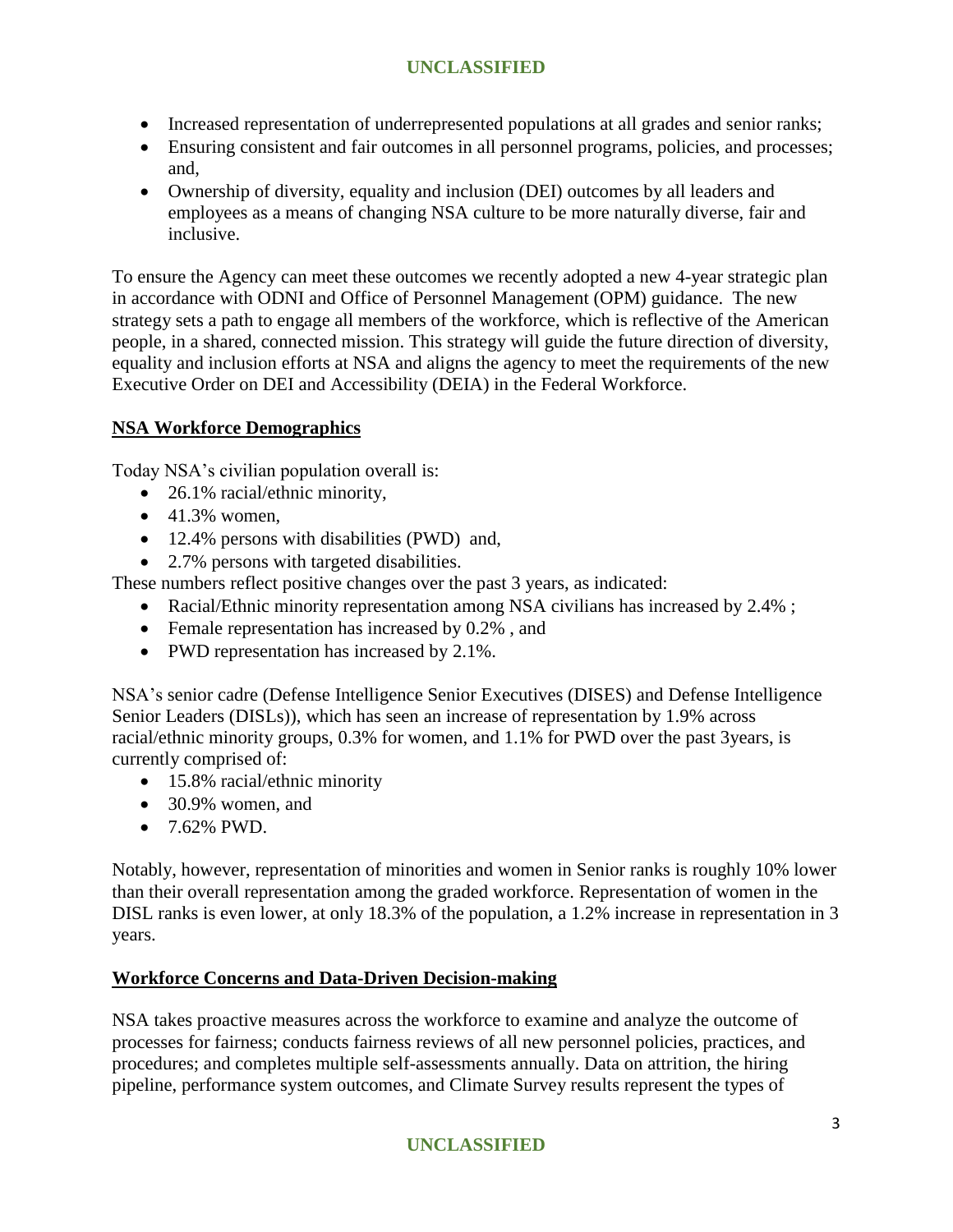information reviewed regularly. Beyond these required reviews, NSA also conducts in-depth workforce studies to identify trends and uncover potential areas of concern and develop corresponding strategies that support positive workforce outcomes. In the past 5 years we have completed four such studies.

## **Strategic Workforce Initiatives**

As noted, based on demographic trends and outcome data that shows NSA still has work to do, I have established three key DEI outcomes and have aligned strategic initiatives to address each.

## **Outcome 1: Increased representation of underrepresented populations at all grades and senior ranks**

## *Equity through Action*

Recognizing the need for greater representation of minorities in visible leadership positions, I launched the Equity through Action (EtA) initiative in September 2020. EtA is focused on five key areas expected to address some of the underlying issues affecting diversity representation at higher grades and to foster a more fair and inclusive culture. These five EtA pillars are: Accountability, Mentoring, Advocacy, Career Development, and Employee Engagement. It is a whole-of-workforce plan that enlists support from senior leaders, junior employees, and everyone in between. Specific elements include a new mid-career skills enrichment program, a DEI Ambassador Program, a Mentoring for Impact program, and an equitable advocacy initiative, among others.

## *Recruitment, Outreach and Hiring Initiatives*

To meet the recently established IC goal of a 2% increase in diversity hiring of women and minorities by the end of FY2022, NSA increased diversity hiring goals to 43% and 35%, respectively. Significant marketing and outreach is underway to help meet these goals. In FY2021 NSA increased hiring of minorities by 1% over FY2020.There was a decrease in hiring of woman, which we will work to address.

NSA's Student Programs continue to be one of the richest sources of diverse candidates. Conversion of student program participants to permanent employees has averaged 80% over the past 3 years. In addition, NSA works with college and university programs both to ensure academics in post-secondary education meet IC recruiting requirements and to inspire students to pursue careers in cybersecurity, foreign language, and by extension, the Federal Government, including NSA and the IC.

NSA has also made it a priority to establish relationships with more than 50 of the 700+ Minority Serving Institutions (MSIs), including Historically Black Colleges and Universities (HBCUs), Predominately Black Institutions (PBIs), Hispanic-Serving Institutions (HSIs), Asian American and Native American Pacific Islander-Serving Institutions (AANAPISIs), and Alaska Native and Native Hawaiian-Serving Institutions (ANNHSIs.) We have also identified at least 11 Science, Technology, Engineering, and Math (STEM)-focused professional and academic

## **UNCLASSIFIED**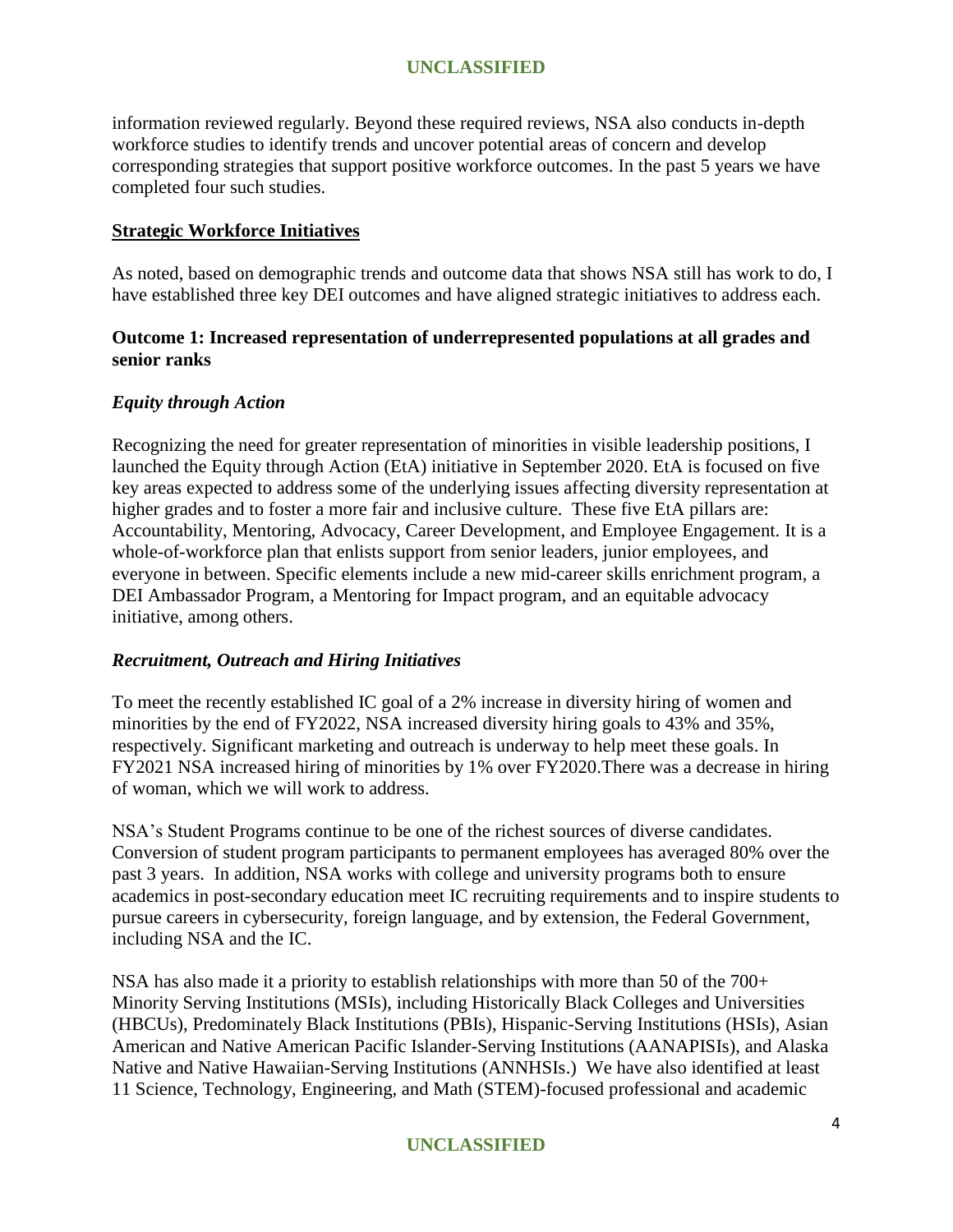diversity outreach organizations with which we have worked hard to build relationships and participate in their yearly conferences. Through these partnerships and participation in their outreach events, NSA is able to reach thousands of potential applicants, improving our name recognition as an employer of choice, while also helping to prepare the next generation of women and minorities for careers in STEM.

# **Outcome 2: Ensuring consistent and fair outcomes in all personnel programs, policies and processes**

## *Director's Big Six Diversity and Inclusion Focus Areas*

In 2019, I established the 'Big Six' Diversity and Inclusion Focus Areas, building on work previously undertaken over the prior 4 years. The 'Big Six' Focus Areas listed below are accompanied by a set of specific objectives and action plans led by Senior Champions and overseen by a Senior Steering Group co-chaired by the Director of Workforce Support Activities and the Director of the DEI Group. They are:

- 1. Ensure Implementation of fair personnel practices across NSA;
- 2. Senior leader accountability for DEI;
- 3. Ensure accessibility of facilities and usability of services for PWD;
- 4. Recruit and hire a diverse workforce;
- 5. Onboard and mentor new employees effectively;
- 6. Develop a Deep Pool of Diverse Senior Candidates

Notably, under Focus Area 1 we have conducted two Promotion Integrated Project Team (IPT) reviews (FY2019 and FY2020/21) and identified more than 20 near-, mid-, and long-term recommendations designed to eliminate promotion outcome gaps. Initial indications from the 2021 Promotion Program indicate some positive trends in areas of prior concern. Work on Focus Area 3 also led to the creation of an Enterprise Accessibility Council and establishment of Accessibility Advocates in every Directorate. This effort has already helped synchronize crossorganizational efforts to resolve accessibility challenges.

## *Accountability*

While Accountability is a theme that runs through many of our strategic initiatives to include EtA and the Big Six, it stands alone as a critical element of our strategic focus. Our efforts to strengthen DEI are largely focused on positive incentives and reinforcement accompanied by clear expectations of accountability for performance and results. As such, at NSA:

- Seniors receive separate evaluations of their diversity and inclusion (D&I) performance each year. The top five performers receive special recognition. Low performers must account to me.
- Graded employees include a D&I objective in their annual performance goals and are encouraged to discuss contributions with their supervisors throughout the year.
- Each year, all leaders and others serving in a supervisory capacity are required to digitally sign a Duty to Act Acknowledgement, signaling their understanding of their responsibility to address misconduct, discrimination, or harassment promptly upon becoming aware of it.

## **UNCLASSIFIED**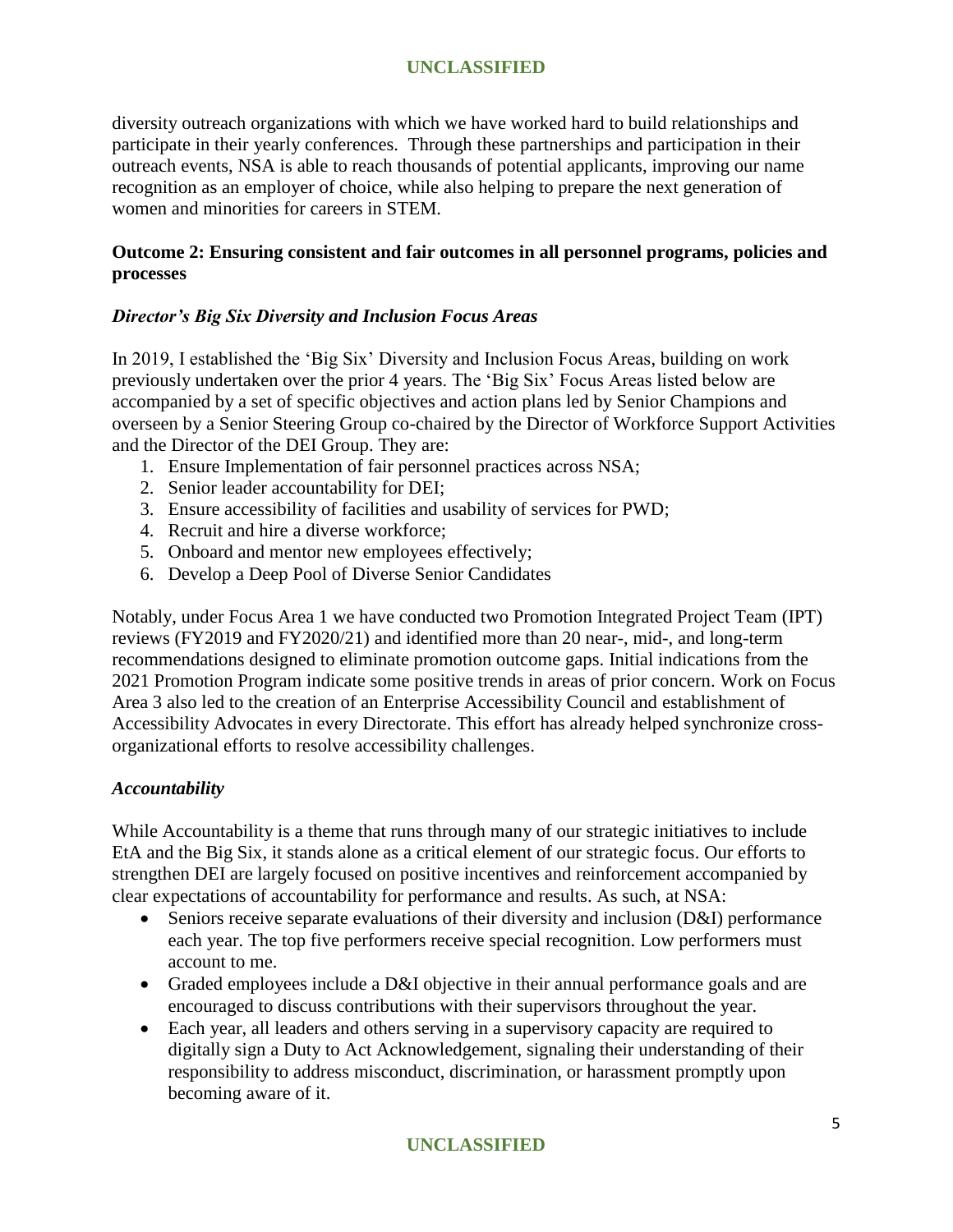#### *EEO Compliance*

Our efforts to ensure a fair and representative workforce are underpinned by a strong EEO compliance program. The Agency complies with federal antidiscrimination and retaliation laws and regulations by ensuring timely and fair EEO complaints processing, mandatory training, employee and leadership accountability, referrals for disciplinary action, enforcement of Agency policies, and annual reporting.

The Director of the DEI Group, who oversees the EEO program and reports directly to me, oversees the timely completion of EEO Counseling, the fair and thorough investigation of EEO complaints, and the timely issuance of Final Agency Decisions. In addition, DEI closely coordinates with the Office of General Counsel in carrying out all of these responsibilities in a legally supportable manner.. The Agency has allocated funding and qualified staffing to implement these various processes. The Agency complies with EEO settlement agreements and orders issued by the Agency, the Equal Employment Opportunity Commission (EEOC), and EEO-related cases from the Merit Systems Protection Board.

In accordance with EEOC regulations, the Agency makes EEO Alternative Dispute Resolution (ADR) available during the complaint processes and at the EEOC hearing and appellate stages. The Agency seeks to resolve complaints of employment discrimination as early in the process as possible. The Agency's ADR Office is housed within the Office of Dispute Resolution and Grievances, an office independent from the Agency's traditional EEO office (DEI Group). The Agency's EEO ADR program adheres to the concepts of voluntariness, neutrality, confidentiality, enforceability, and flexibility. NSA also has an Anti-Harassment Coordinator Office to provide an avenue outside of the EEO Complaints Process to address harassment complaints, including non-EEO-related harassment. The EEOC confirmed in FY2020 that NSA's policy on Anti-Harassment conforms to all EEOC requirements.

## **Outcome 3: Ownership of DEI outcomes by all leaders and employees as a means of changing NSA culture to be more naturally diverse, fair and inclusive**

#### *Employee Resource Groups*

NSA hosts 11 different ERGs to foster and facilitate DEI within NSA. With more than 42 chapters and over 6,500 members throughout our enterprise, these ERGs provide powerful advocacy for needed changes that might otherwise be overlooked, and serve as key partners in recruiting a diverse workforce. Our ERGs have matured and grown significantly over the past 12 years. To increase organizational leader and employee ownership of the DEI mission NSA shifted to a Directorate sponsorship model. Each NSA Directorate assumes responsibility for sponsoring at least one ERG for a period of two years. This shift has already achieved the desired impact of greater leader, employee and organizational support for the ERGs. It proved particularly powerful and timely during the spring and summer of 2020, when Directorate leaders, emboldened by their additional responsibilities and insights, courageously addressed social justice issues with members of their workforce and used the insights they gained to

## **UNCLASSIFIED**